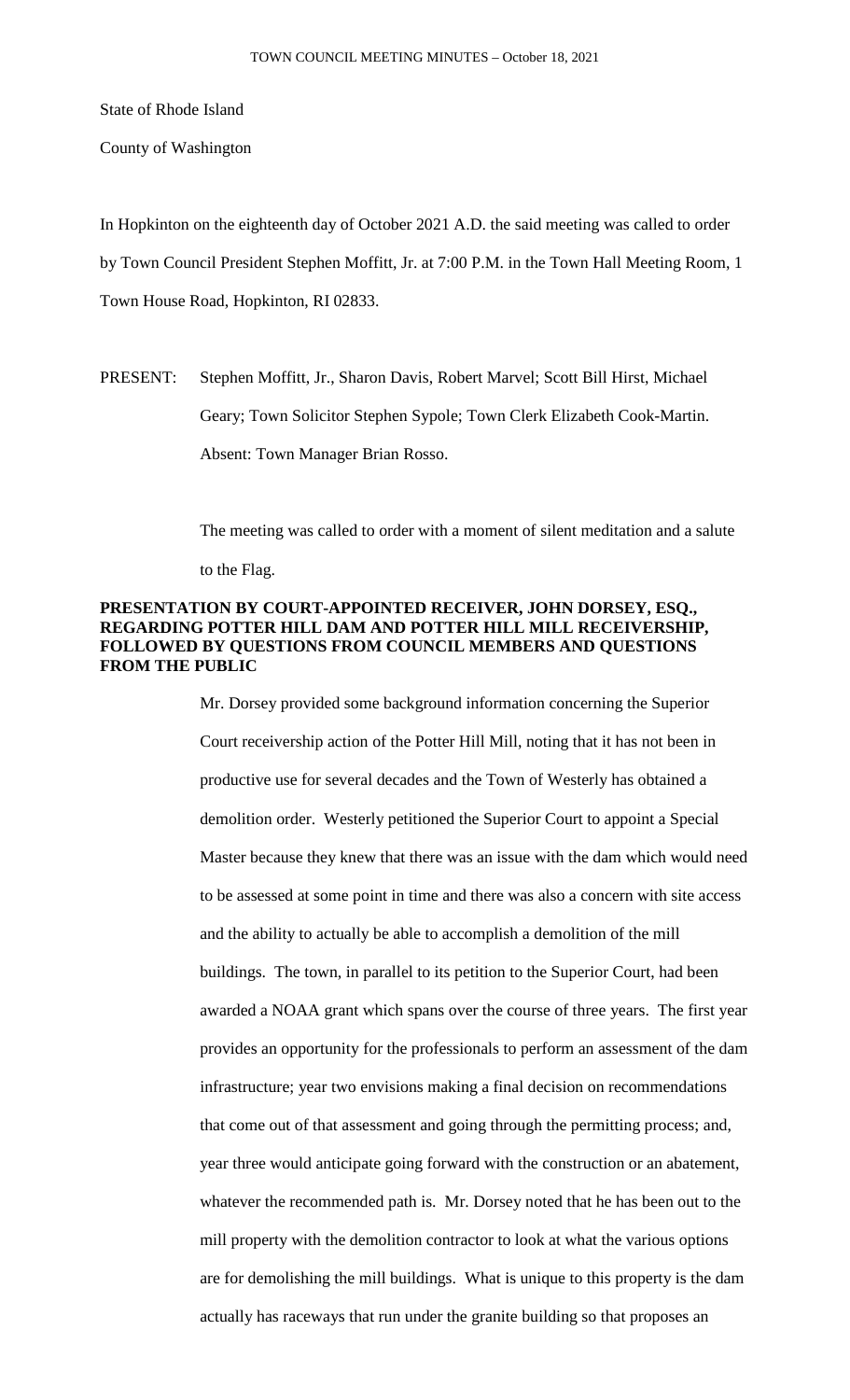additional hurdle to get the demolition done. He has also been out to the property with an asbestos consultant, who had previously performed work at the property, to do an assessment. He ultimately obtained a proposal from the demolition contractor to go forward with addressing the mill buildings and he had made a request to the Westerly Town Council to allocate funding under its general budget to perform the demolition of the mill buildings. Initially, that request was not approved but in light of the recent American Recovery Act Funds that have been allocated to municipalities, he went back to Westerly and asked them for permission to allocate a certain amount of money towards the demolition of the mill buildings coming from those funds, which was approved. The next step in the process, if he were to proceed with the demolition of the mill buildings, would be for him to petition the Superior Court to proceed with that plan. Mr. Dorsey noted that there would be an RFP process to obtain bids from contractors. He also noted that they have been in contact with the State's Historic Preservation Commission and if there was going to be a demolition of this property there would have to be a historic documentation report put together. In addition, there were contingencies placed on the town's resolution that it would look for a provision in an Order from the Superior Court that the town, notwithstanding funding the demolition work, would not have any liability in connection with the property because they have not assumed ownership at this point. The contingency being that they would ask the Court to grant an administrative priority lien which meant that subject to any expenses of the Court proceedings themselves, they would carry a first position on the property. This is a protective ask and whether the town ultimately decided that it might want to acquire title to the property or if there was a third party sale, this would protect the town's position in terms of the funds that it is putting forward for demolition. Mr. Dorsey noted that based on the condition of the property he did plan on asking the Superior Court for approval to go forward with the demolition for the buildings which are in a very dilapidated condition. He indicated that he had considered trying to salvage the mill buildings; however, believed this was not a feasible option. Regarding the dam portion of the property, Fuss & O'Neill is the environmental consultant performing the dam assessment work and they recently submitted a technical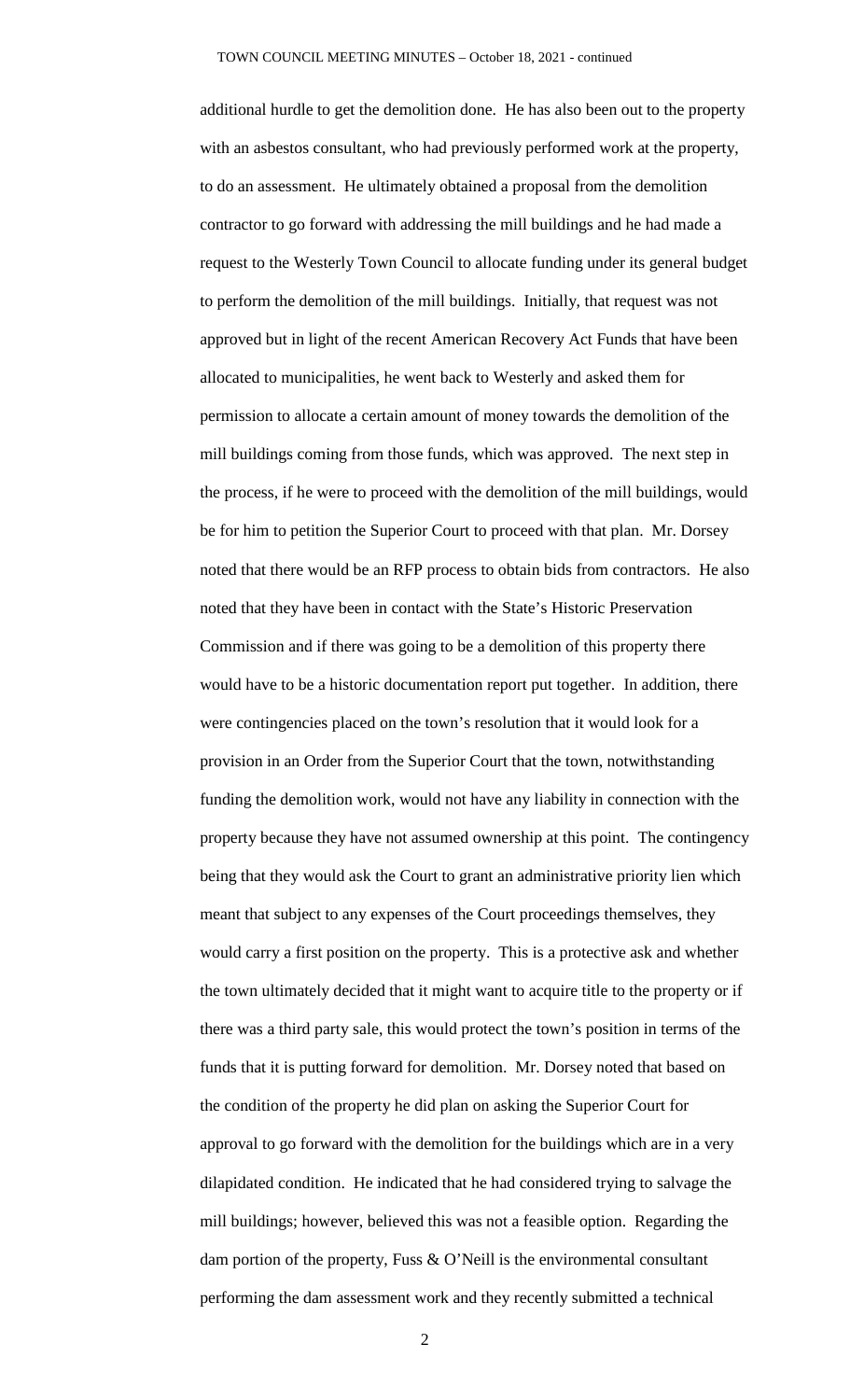memorandum to the Town of Westerly outlining its findings to date, along with the options for trying to abate the dam infrastructure. It was his understanding that Westerly will be holding a workshop on that technical memorandum next week. Mr. Dorsey noted that from the mastership's perspective, he did not plan on taking any action in terms of making a request to the Court until he received an indication from Westerly if they are inclined to take action, and if so, what action they propose. He noted that he would thereafter come back before the Hopkinton Town Council and provide an update as to what Westerly's intention was, as well as what his recommendation to the Court might be. Ultimately, if there is any abatement work that was going to happen to the mill, the process would be the same; he would petition the Court for instructions and ask for permission to proceed with that work and that would be subject to any input of various stakeholders, including Hopkinton. He reiterated that he would plan on coming back before the Hopkinton Town Council first to explain what he would consider recommending to the Court and the rationale behind that. Mr. Dorsey discussed the current ownership of the dam infrastructure and the mill site, noting that the Court has taken site control of the property and right now that property is under the jurisdiction of the Court. It will remain under the jurisdiction of the Court until there is some type of third party disposition, whether it is by way of a thirdparty sale or if ultimately the Town of Westerly decided that it would like to assume ownership of the property. When the property is sold, whether or not a buyer has to assume the dam is something that would be determined at the time of the sale. The way everything was configured right now, the buyer would take ownership of the property, including the dam infrastructure. Regarding long term maintenance, whoever ultimately owns the property would assume the obligation of long term maintenance. Regarding the mastership's consideration of supporting alternative 3 with help trying to find alternative funding, he noted that he has an open mind, and Fuss & O'Neill answered several questions concerning alternative 3 which he felt was very helpful. He noted that Fuss & O'Neill did provide some examples of potential grant funding for people whose wells may be affected.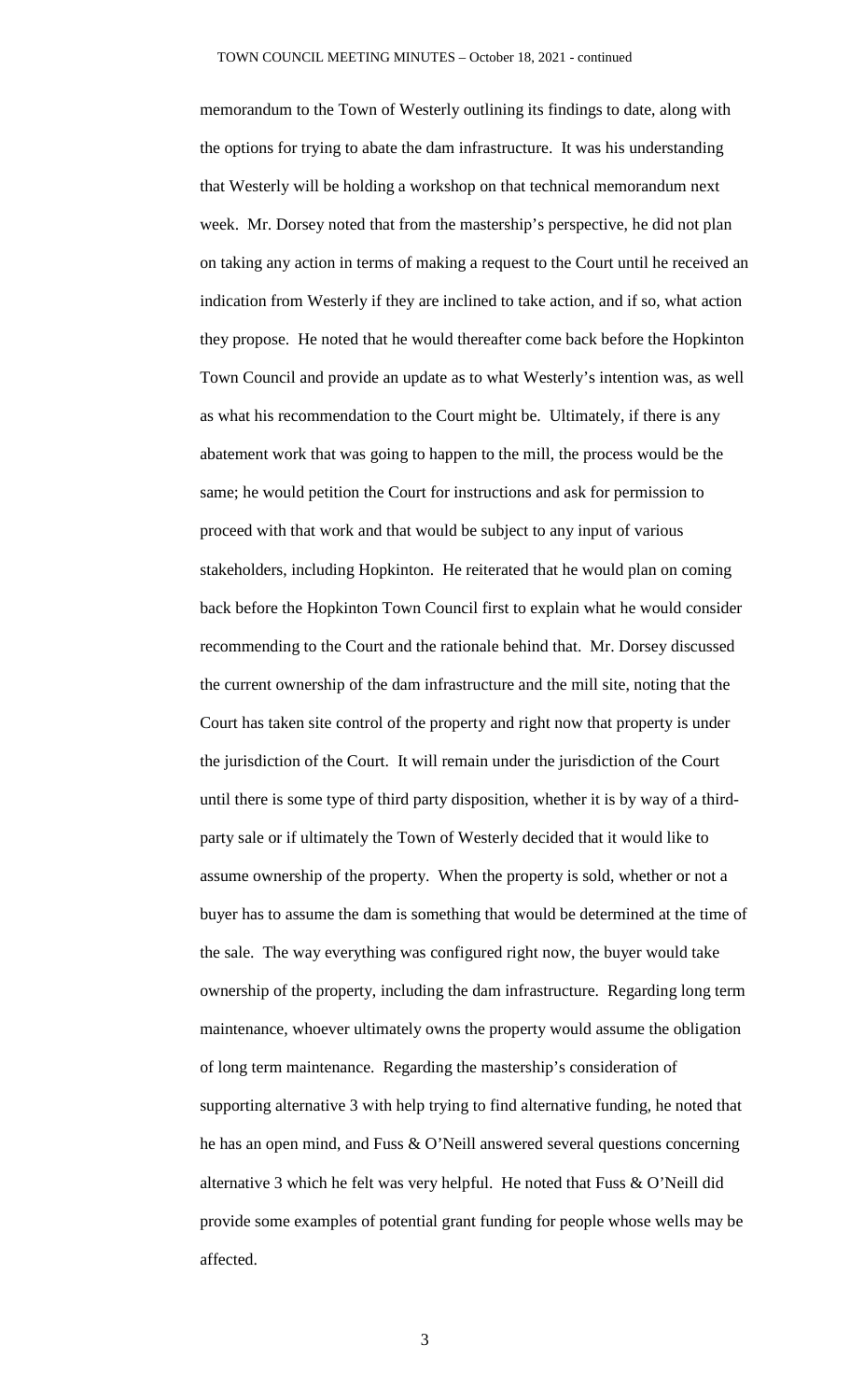Councilor Geary asking Mr. Dorsey to explain the three year concept of the NOAA grant again which he did. Councilor Geary also asked if the Town of Westerly was receiving funds from the CARES Act toward the demolition of the mill buildings and Mr. Dorsey advised that they were. Councilor Geary believed Hopkinton resident's biggest fear was that the dam would be coming down tomorrow. Mr. Dorsey reiterated that no action would be taken until he came back before the Hopkinton Town Council to provide an update on what his recommendation to the Court would be and why.

Council President Moffitt asked if he was waiting to hear what Westerly decides to do before he would go back before the Court. Mr. Dorsey suggested this was correct and Westerly will have a big influence in the sense that part of the mastership concerns the abandoned mill property.

Councilor Hirst noted that Hopkinton's concern was that we do not have municipal water and residents' wells and property values will be affected, along with recreational uses. He asked Mr. Dorsey how much of the mill property was in Hopkinton and Mr. Dorsey believed it to be a little over an acre with four acres being on the Westerly side. Councilor Hirst asked if Mr. Dorsey knew how much granite was at the site and what the estimated value of that would be; Mr. Dorsey did not have exact numbers, but indicated there was a substantial amount of granite situated on the property. Mr. Dorsey indicated that the demolition company hired to do the work would be asked that they budget in the salvaging of the granite as part of their bid. Councilor Davis indicated that she had watched Fuss & O'Neill's presentation to the Westerly Town Council tonight and their presentation emphasized that proactive well repair funding would be secured prior to the dam removal if that were to go forward. Councilor Marvel asked Mr. Dorsey if they would receive a comprehensive list of all Hopkinton residents who responded to the well survey, as well as their information and Mr. Dorsey believed that to be a reasonable request. Council President Moffitt asked if Westerly was in control of this issue and Mr. Dorsey explained that Westerly controlled the next step to an extent, but they do not control the decision-making process.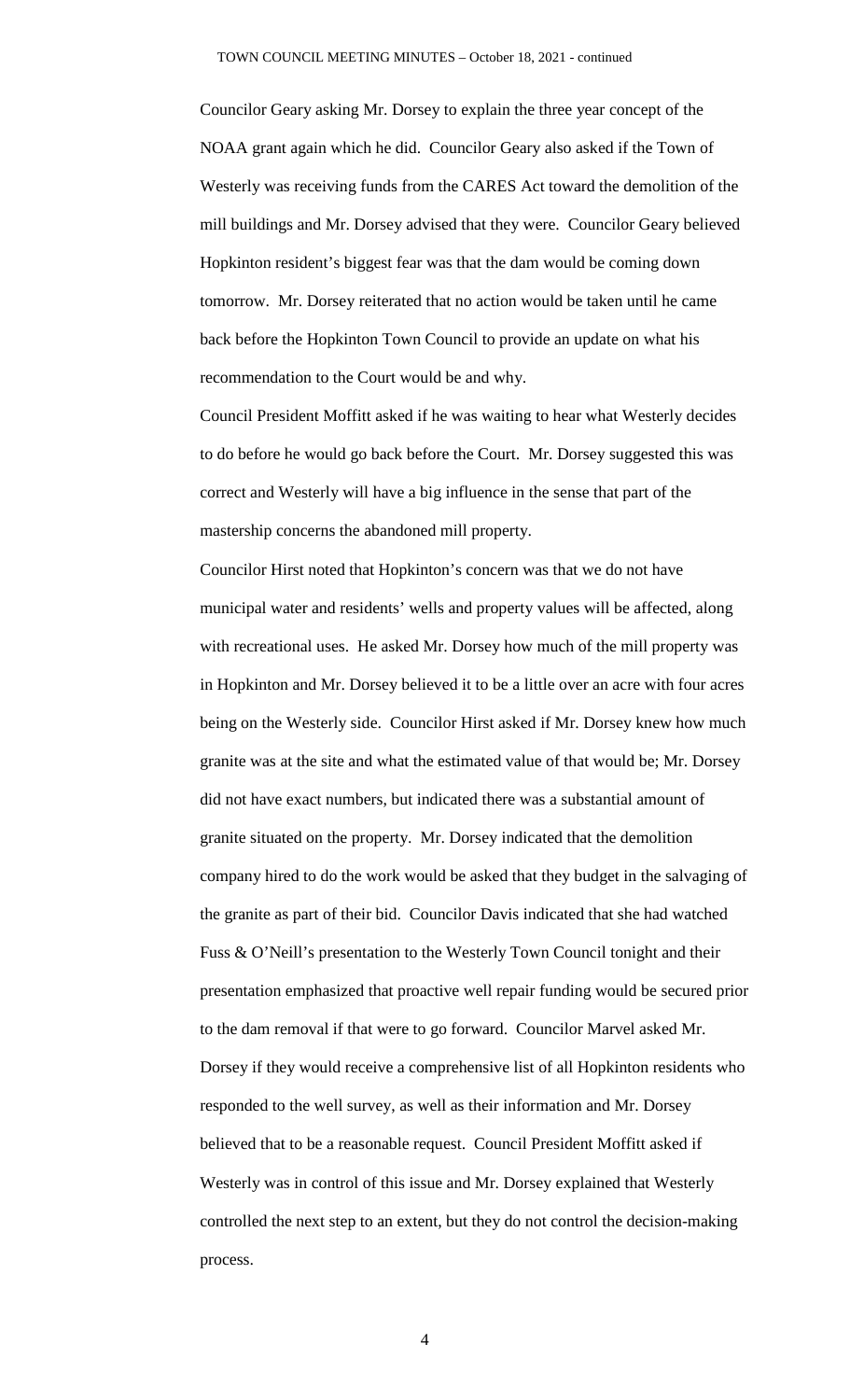Marie Ward of River Road indicated that Westerly was in year two of the three year process, which was to pull permits. Mr. Dorsey indicated that Westerly was not ready to pull permits but that would be the next step once an action item is decided. Mr. Dorsey believed that Westerly's Council meeting tonight was to get the deliverable and have a high level overview of the project and he anticipated that next week's meeting would be to dig into the materials before them and to ask Fuss & O'Neill some technical questions and thereafter schedule a public hearing.

Councilor Davis noted that Westerly's Council President, Sharon Ahern, emphasized that Fuss & O'Neill's contract for year two is on hold until they make a decision. Councilor Hirst noted that Ms. Ahern had indicated to him that the Westerly Town Council had not made any decision yet. He also noted that at one of the previous meetings of the Potter Hill Dam Information Committee, the Committee was speaking with the Ashaway Fire Chief who noted that the Ashaway Fire Department draws water from the river so the depth of the river is important. He hoped that public safety would enter into Mr. Dorsey's considerations, noting that Westerly has fire hydrants.

Howard Mills of Maxson Street asked Mr. Dorsey if a private buyer decided to purchase the mill, who would get paid? Mr. Dorsey indicated that once the Court approved the sale and there was a closing, the Receiver or Special Master collects the proceeds and then there is a claims process.

Marie Ward asked if the dam removal was the path to help with the demolition of the mill and Mr. Dorsey indicated that he had viewed those two issues separately. He noted that the demolition of the mill seemed to be agreed to by everyone and can be done without doing too much to the dam. Ms. Ward asked if they should demolish the mill before deciding what to do with the dam and Mr. Dorsey advised that Westerly has decided to allocate the funding to do the building demolition so the next step was for him to return to the Superior Court and ask for permission to do that. Ms. Ward asked Mr. Dorsey if he knew how Westerly determined that only twenty wells would be affected by the dam removal and he advised that he was not aware of how they arrived at that number.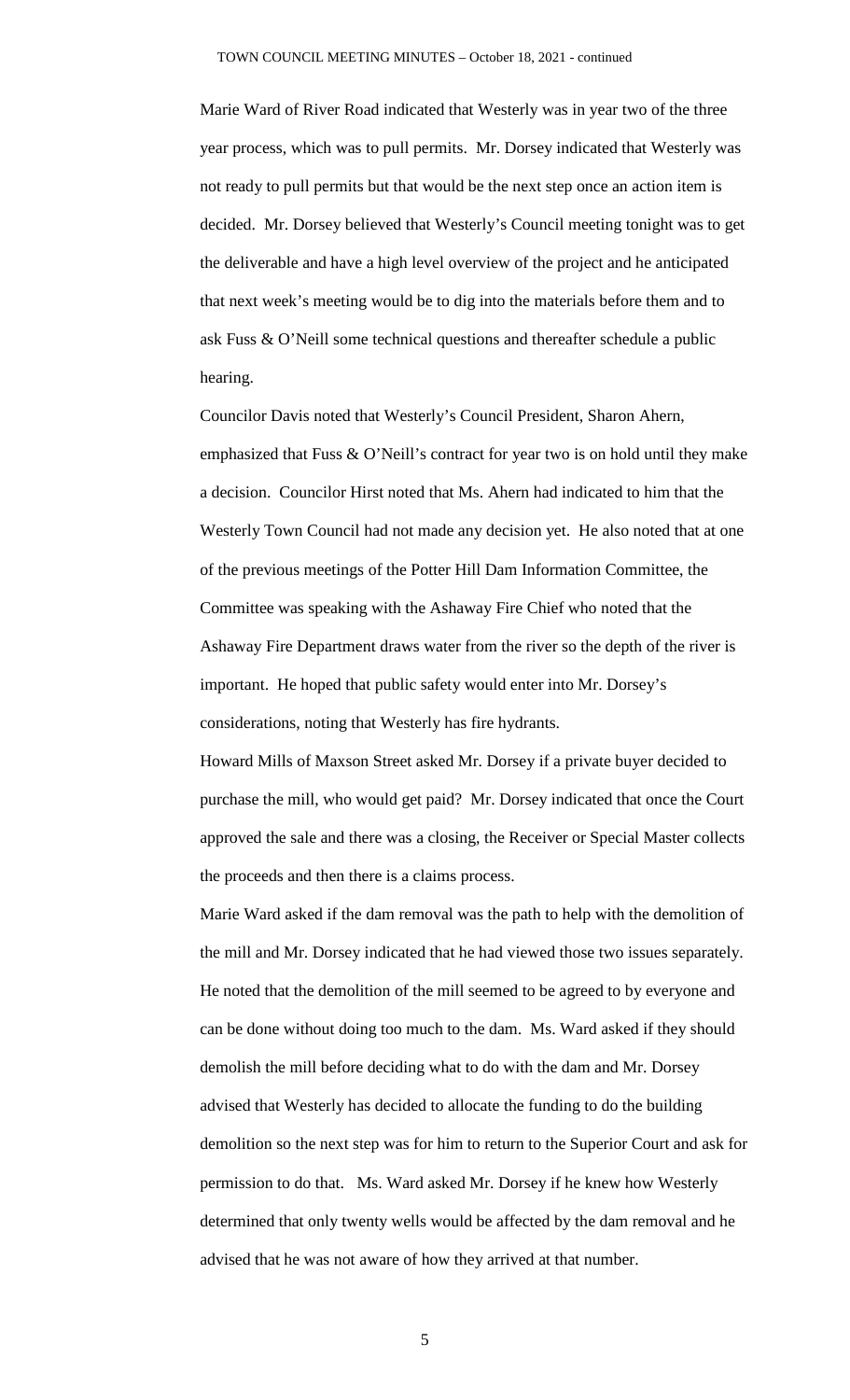Howard Mills asked Mr. Dorsey if he worked for Mr. Carrapezza and he indicated that he did not, noting that he was appointed by and reports to the Superior Court. Mr. Mills wondered if the building was cleaned up, could Mr. Carrapezza take possession of the property back. Mr. Dorsey noted that the owner would have to pay all administrative liens and if there was a sale, Westerly would be in a first position to be paid.

Clifford Heil of Chase Hill Road noted that Westerly and Hopkinton have both adopted the Wood Pawcatuck Flood Resiliency Management Plan in which the dam was characterized as a high priority for removal. He also noted that in Section 7 of the Fuss & O'Neill report it actually outlined the ground water supply and detailed exactly how they came to the conclusion that twenty wells would be affected.

Councilor Davis noted that based on the presentation that was given tonight, Fuss & O'Neill does intend to do further study.

## **CONSENT AGENDA**

A MOTION WAS MADE BY COUNCILOR HIRST AND SECONDED BY COUNCILOR MARVEL TO APPROVE THE CONSENT AGENDA AS FOLLOWS: Approve Town Council Meeting Minutes of October 4, 2021; Accept the following monthly financial/activity report: Town Clerk. IN FAVOR: Moffitt, Davis, Hirst, Geary, Marvel OPPOSED: None

#### SO VOTED

#### **NEW BUSINESS**

# **WOOD-PAWCATUCK WILD AND SCENIC RIVERS STEWARDSHIP COUNCIL UPDATE**

Clifford (Chip) Heil Jr., representative on the Wood-Pawcatuck Wild and Scenic Rivers Stewardship Council, provided an update regarding activities by the Wood-Pawcatuck Wild and Scenic Rivers Stewardship Council.

Mr. Heil advised that the Wild and Scenic designation was recently provided to the Wood Pawcatuck River in 2019 and part of that designation required that the municipalities within the watershed adopt the stewardship plan. He believed twelve of the thirteen towns did adopt that stewardship plan, with the last town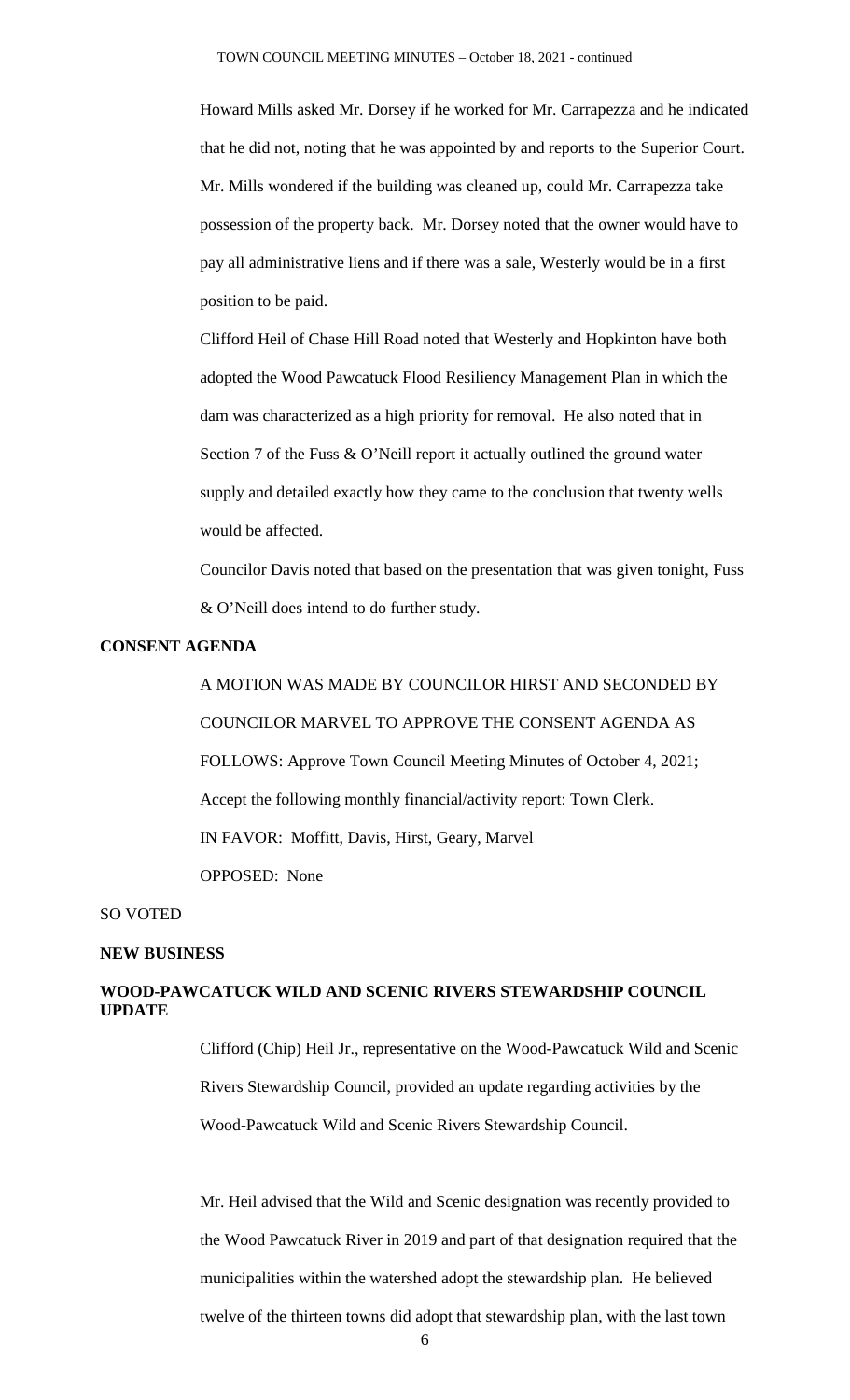deciding to entrust the other towns to enact the stewardship plan. That designation is based on the idea of the remarkable values of the Wood Pawcatuck Watershed which includes the outstanding ecosystems, the cultural performance of the watershed, and recreational activities. They are recognizing that this is a unique watershed that creates a lot of opportunities for cultural wellbeing, in addition to ecosystems services. Mr. Heil believed there were some values to the town being in the stewardship plan, including being able to compete more favorably for federal funding and grants. Having that designation allows the National Park Service to review and approve some federal projects that might come through. Mr. Heil noted that the Stewardship Council has some small grant funding, up to \$4,000, where towns or non-profits can apply to the Stewardship Council for funds to improve or enhance the outstanding and remarkable values of the Wood Pawcatuck Watershed and one of those grant opportunities was pursued by Elaine Caldarone with respect to the Briggs Park project. There is also an advisory committee who will review projects and write letters of support concerning those proposed projects. Mr. Heil noted that if someone had any interest in frontage, flood plains or anything that might be going on in the watershed, they should feel free to reach out to the Stewardship Council and they will have the advisory committee look at it to see if it falls in line with the stewardship plan and if it does, they will come up with supporting letters and reach out to the rest of the Committee to decide if it is something they would like to support. He wished to note that the Stewardship Council is only advisory. Regarding the letter that was written by the Stewardship Council concerning the Potter Hill dam, they were trying to be very cognizant of some of the issues that were raised tonight and in writing that letter they were trying to adhere to what the charge of the Stewardship Council is. They tried to reflect in that letter that the goals of the Westerly project, not the implementation of that project, fall in line with the Stewardship Council goals and values such as increasing fish passage and improving the ecosystem. They did acknowledge that there are some touchy issues in this matter and due diligence was required.

#### **SCHEDULE SPECIAL TOWN COUNCIL MEETING TO CONDUCT INTERVIEWS**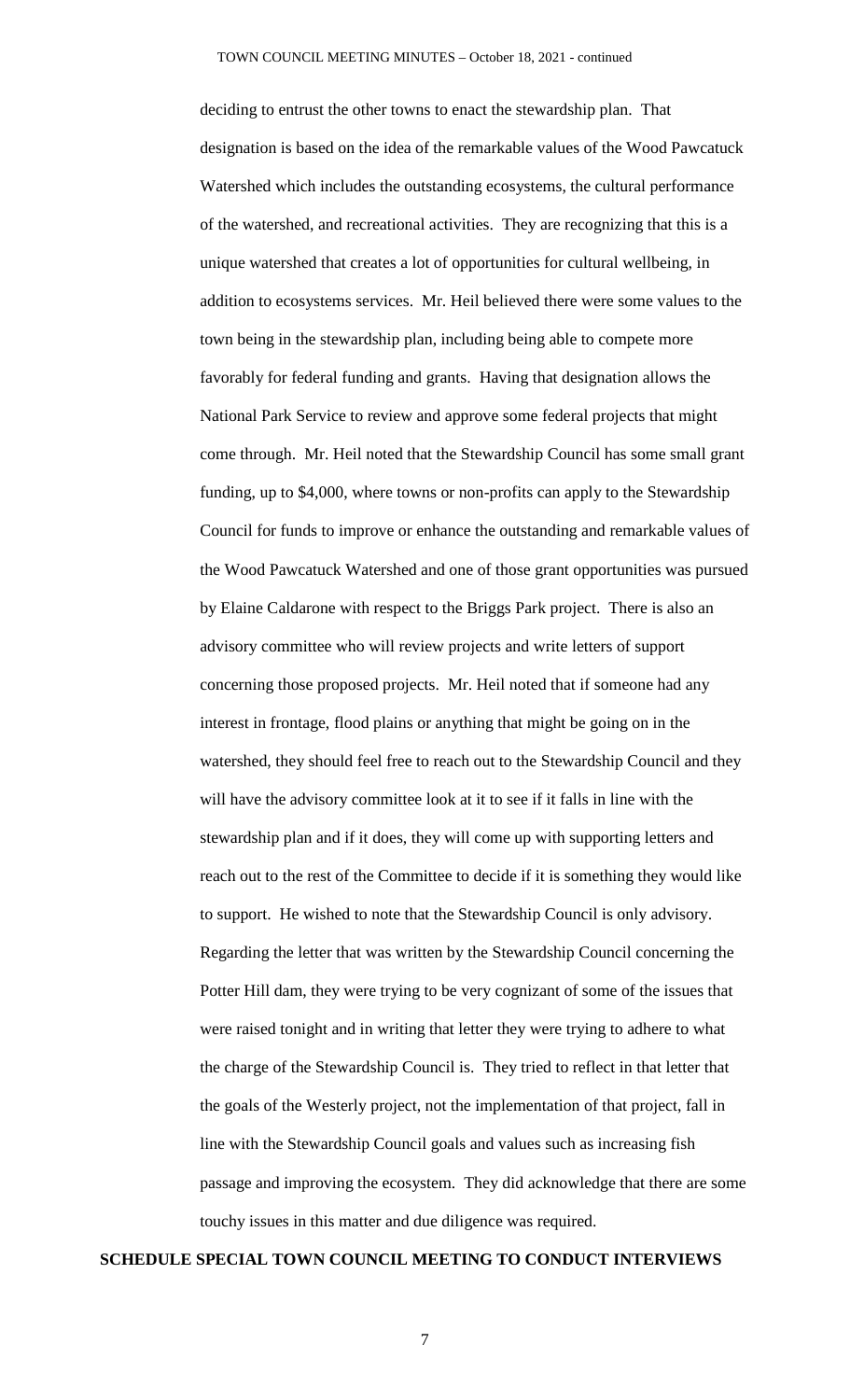This matter had been scheduled to discuss and consider scheduling a Special Town Council Meeting to conduct interviews of applicants for vacant Board, Commission and Committee positions.

Councilor Hirst noted that there is a rule in the town that someone cannot be on more than one committee unless they cannot find anyone else to sit; so it is possible for someone to be on more than one committee. Clerk Cook-Martin advised that she did not believe this was a formal rule. She believed there was discussion on this issue by previous Town Councils and there might be something listed in the Town Charter. She noted that some boards are appealable to other boards so they cannot have one person on both of those quasi-judicial boards, but someone could be on a quasi-judicial board and an advisory board. Councilor Hirst believed that the law indicated that if someone was on the Board of Tax Review they could not be on any other board; Clerk Cook-Martin concurred noting that this reflects back to State law which also mentions something about party affiliation. Councilor Davis asked how many applicants there were and Ms. Cook-Martin believed there to be three School Committee candidates and at least four or five applicants for other boards and commissions. Council President Moffitt wished to have the school committee candidates interviewed on a separate night than the other applicants for boards and commissions.

The Town Council set Monday, October 25, 2021 at 7 p.m. to interview School Committee candidates.

## **RESOLUTION RE: SPONSOR THE PLANNING PHASE OF THE WOOD-PAWCATUCK RIVERS WATERSHED FLOOD PROTECTION PROJECT WITH THE SOUTHERN RHODE ISLAND CONSERVATION DISTRICT UNDER THE WATERSHED AND FLOOD PREVENTION OPERATIONS PROGRAM OF THE UNITED STATES DEPARTMENT OF AGRICULTURE - NATURAL RESOURCES CONSERVATION SERVICE (NRCS).**

This matter was before the Town Council to consider endorsing a Resolution authorizing the Town Planner to Proceed on Behalf of the Town of Hopkinton as a Sponsor in the Planning Phase of the Wood-Pawcatuck Rivers Watershed Flood Protection Project with the Southern Rhode Island Conservation District under the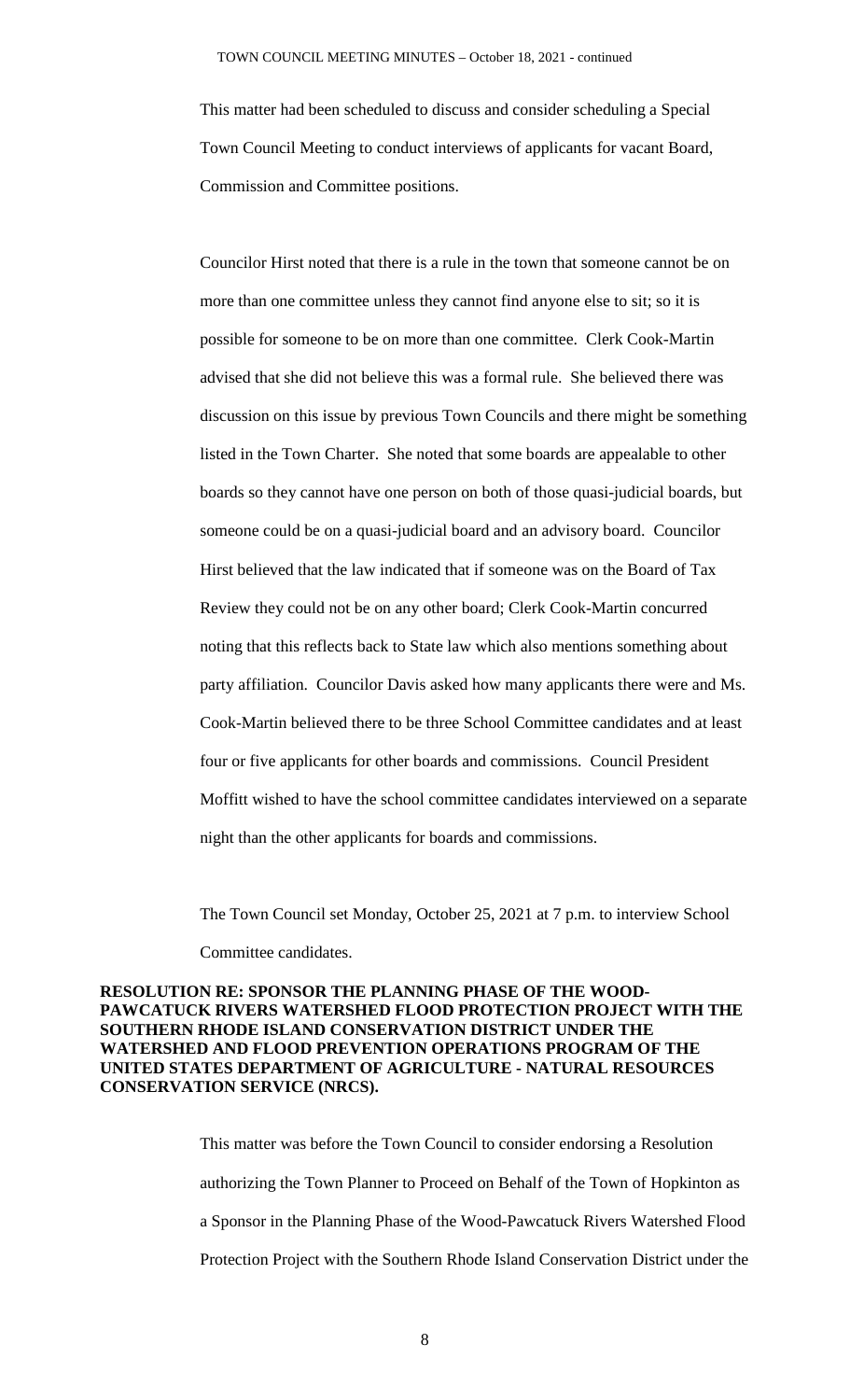Watershed and Flood Prevention Operations Program of the United States Department of Agriculture - Natural Resources Conservation Service (NRCS).

Councilor Hirst asked Jim Lamphere, the Town Planner, if voting for this could be used against them regarding taking down the Potter Hill dam. Councilor Davis indicated that NOAA was separate from the U.S. Department of Agriculture. Solicitor Sypole stated that he had anticipated Councilor Hirst's question and noted that the Resolution indicated that participation in the planning phase does not obligate a municipality to further participation in the project if they feel the alternative selected does not meet the goals of their municipality. Council President Moffitt indicated that the Potter Hill dam was not the only flood risk that the town has. Mr. Lamphere suggested that if the Town of Hopkinton had concerns with the Potter Hill dam then that was all the more reason to sign on as a sponsor to this project because that might be one of the things that this project might consider but it certainly was not the only thing. Councilor Hirst asked Mr. Lamphere if he felt that sponsoring this Resolution and joining could be used against them as supporting the taking down of the Potter Hill dam. Council President Moffitt noted that the Comprehensive Plan states that they are in favor of removing the dam. Mr. Lamphere indicated that he did not see a reason not to be a sponsor of this because there are many other projects in town and we share a border with Richmond and Charlestown. There were a lot of flooding projects that were identified in the Resiliency Plan and those projects, if warranted by the town, could be funded 100%.

A MOTION WAS MADE BY COUNCILOR DAVIS AND SECONDED BY COUNCILOR MARVEL TO ENDORSE THE RESOLUTION AUTHORIZING THE TOWN PLANNER TO PROCEED ON BEHALF OF THE TOWN OF HOPKINTON AS A SPONSOR IN THE PLANNING PHASE OF THE WOOD-PAWCATUCK RIVERS WATERSHED FLOOD PROTECTION PROJECT WITH THE SOUTHERN RHODE ISLAND CONSERVATION DISTRICT UNDER THE WATERSHED AND FLOOD PREVENTION OPERATIONS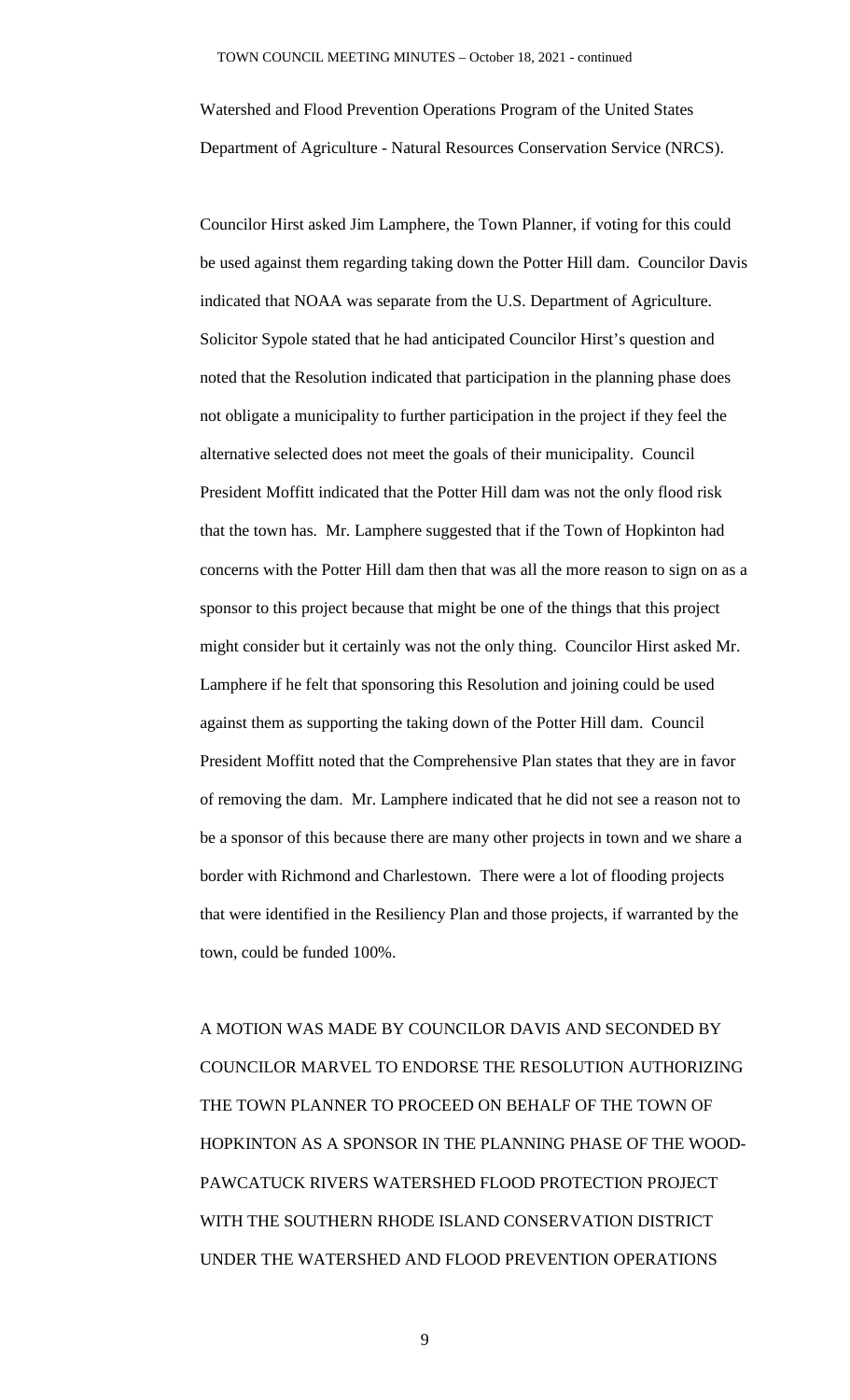## PROGRAM OF THE UNITED STATES DEPARTMENT OF AGRICULTURE -

## NATURAL RESOURCES CONSERVATION SERVICE (NRCS).

IN FAVOR: Moffitt, Davis, Hirst, Geary, Marvel

OPPOSED: None

## SO VOTED

The Resolution follows:

#### TOWN OF HOPKINTON, RI RESOLUTION AUTHORIZING THE TOWN PLANNER TO PROCEED ON BEHALF OF THE TOWN OF HOPKINTON AS A SPONSOR IN THE PLANNING PHASE OF THE WOOD-PAWCATUCK RIVERS WATERSHED FLOOD PROTECTION PROJECT WITH THE SOUTHERN RHODE ISLAND CONSERVATION DISTRICT UNDER THE WATERSHED AND FLOOD PREVENTION OPERATIONS PROGRAM OF THE UNITED STATES DEPARTMENT OF AGRICULTURE-NATURAL RESOURCES CONSERVATION SERVICE (NRCS)

WHEREAS, the Southern Rhode Island Conservation District (SRICD) has made application and been accepted by the Natural Resources Conservation Service (NRCS) into their Watershed and Flood Prevention Operations Program as the Lead Local Sponsoring Organization (LSO or Sponsor) and has invited the Town of Hopkinton to partner with them, and

 WHEREAS, the Town of Hopkinton wishes to partner with the Southern RI Conservation District (SRICD), to participate in the Planning Phase of the Wood-Pawcatuck Rivers Watershed Flood Protection Project, which is being conducted under the Watershed and Flood Prevention Operations Program within the US Department of Agriculture-Natural Resources Conservation Service (NRCS), and

 WHEREAS, in 2017 the Wood-Pawcatuck Watershed Association (WPWA) led the development of the Pawcatuck River Flood Resiliency & Management Plan (PRFRMP) to reduce riverine flooding for each of the communities in the watershed, and

 WHEREAS, the Town has identified flood prevention projects for the Wood-Pawcatuck Watershed as a priority for its work focus and the projects listed in the PRFRMP may be further analyzed and implemented under the NRCS Watershed and Flood Prevention Operations Program, and

 WHEREAS, a Watershed Plan-Environmental Document must be created in accordance with NRCS program policy and guidelines to meet the federal agency's criteria for consideration of the Plan to be authorized for implementation by the Chief of NRCS, and

 WHEREAS, the goal of this plan is not just to study alternatives, but to select actual solutions in terms of flood protection measures that may be taken into the design phase and installation/construction phase, and

WHEREAS, USDA-NRCS funds the technical assistance associated with all three phases of the program (Planning, Design, and Implementation/Construction) at up to 100% of allowable costs, and

 WHEREAS, participation in the Planning Phase of this project makes the Town eligible to participate in the Design Phase and the Construction Phase with up to 100% federal cost share of allowable costs of the project, and

 WHEREAS, participating in the planning phase does not obligate a municipality to further participation in the project if they feel the alternative selected does not meet the goals of their municipality, therefore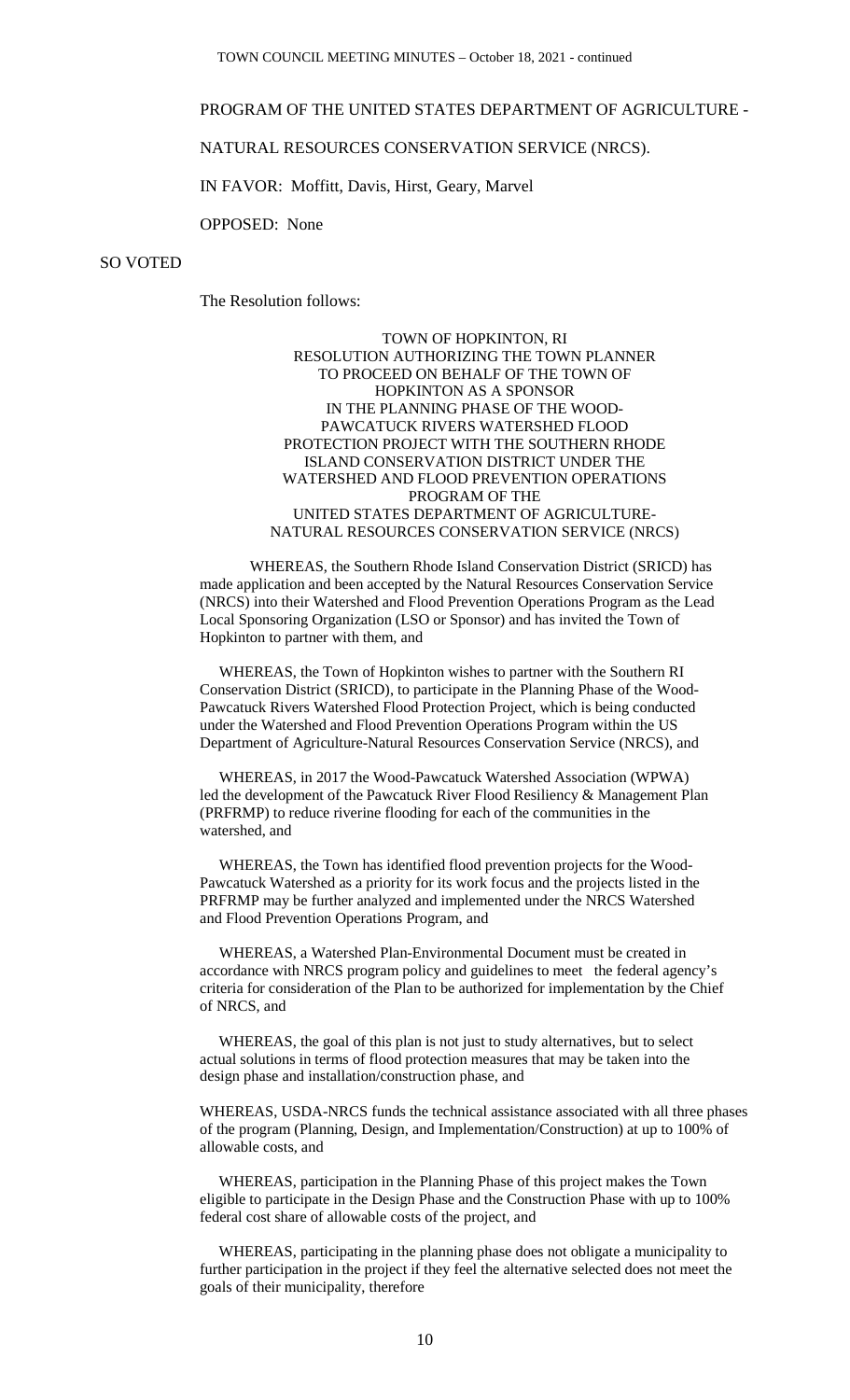BE IT RESOLVED: That the Town Council hereby authorizes the Hopkinton Town Planner to proceed in partnering with SRICD as sponsors to the USDA-NRCS Watershed and Flood Prevention Operations Program, Wood-Pawcatuck Rivers Watershed Flood Protection Project, and to immediately complete and endorse the required federal forms for program enrollment.

### **DISCUSSION RE: FORMATION OF A COMMUNICATION COMMITTEE**

This matter had been scheduled to discuss and consider the possible formation a Communication Committee for the purpose of improving how the Town communicates important and general information to taxpayers requested by Councilor Marvel.

Councilor Marvel indicated that he wished to have a committee formed to look at how to provide information to residents in a timely manner. In brainstorming on how this could be accomplished, he noted that he has received a lot of very good ideas. He believed that the committee's charge would be to brainstorm and determine various methods of engaging residents, getting information to residents, and making recommendations to the Council.

Councilor Hirst stated that he was against the forming of a committee and believed that the best method would be for the town to obtain a bulk mailing permit for he felt that everyone read their mail. He noted that it is tough to find people to serve on committees and having a bulk mailing would suffice to get information to residents. He also believed the Town Councilors needed to be more visible in promoting their ideas and promoting and serving the town. Councilor Davis felt that this committee would be a temporary committee and what Councilor Hirst had stated could be something that the committee members suggested. She noted that the Town of North Stonington was using their emergency broadcast for non-emergency uses. She also noted that the Westerly Town Council's agendas includes links to specific presentations so there was no need to watch the entire meeting to find the presentation that you were interested in viewing. Clerk Cook-Martin noted that there would be a cost associated with doing this and it would need to be studied. Councilor Geary asked the Town Clerk if committee applicants would be subject to background checks and she indicated yes. Councilor Marvel advised that he has spoken with a lot of residents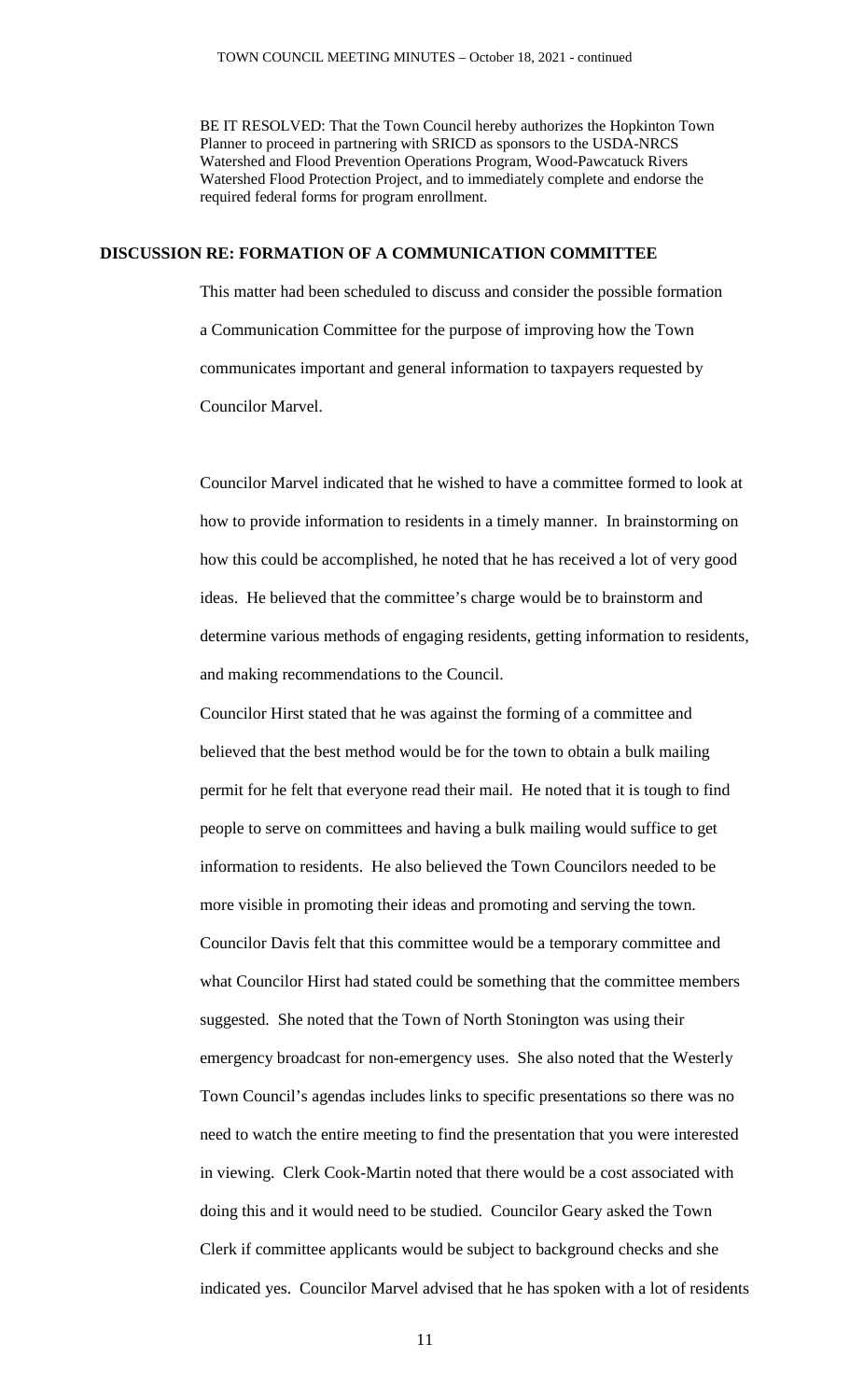who have ideas of what they would like to see occur to let people know that a vote was coming up.

Deborah O'Leary of 44 Pleasant View Drive indicated that she had spoken with Councilor Marvel in the past about this matter. She noted that many residents find navigating the website impossible and it needs to be redesigned. She felt that it was hard to find information; people are busy and they need a more organized information stream from town government. Social media posts are only subject to algorithms and a lot of things are missed. One communication that everyone receives is their tax bill and in there they should send a paper asking residents if they would like to subscribe to the town's e-newsletter. People like getting enews and there could also be a link to that on the website. They would only need to provide the town with an email address. The Town Manager, Town Clerk and IT Director can all figure out what to do to make this happen and the information would come from asking every Department head if they have something relevant that people should know. Everything would have to get disseminated through the IT Director, Mr. Frenette, so it could be put together. She indicated that if everyone was too busy to compile all of this, they should use some of their COVID funds to hire a part time communications assistant for Mr. Frenette so this could get done in a timely manner.

Councilor Hirst felt this was a great idea but worried about elderly residents who may not have email addresses. Ms. O'Leary felt they could reach out to the seniors through recreational programs and find out who is not computer savvy and they can always mail a few letters by postal service and it would take time to get everyone on board. Council President Moffitt felt that residents might apply to be on this committee if it is just a temporary committee.

Marie Ward suggested that when they form a committee there needs to be a way for the committee to communicate their findings with the Town Council and to receive feedback from the Council. Ms. Cook-Martin noted that most of the Boards and Commissions have a Councilor as a liaison but she did not believe one had been appointed for the Potter Hill Dam Information Committee. Councilor Marvel indicated that if there was a general agreement to form this committee he would like to put together a more formal definition including things like wording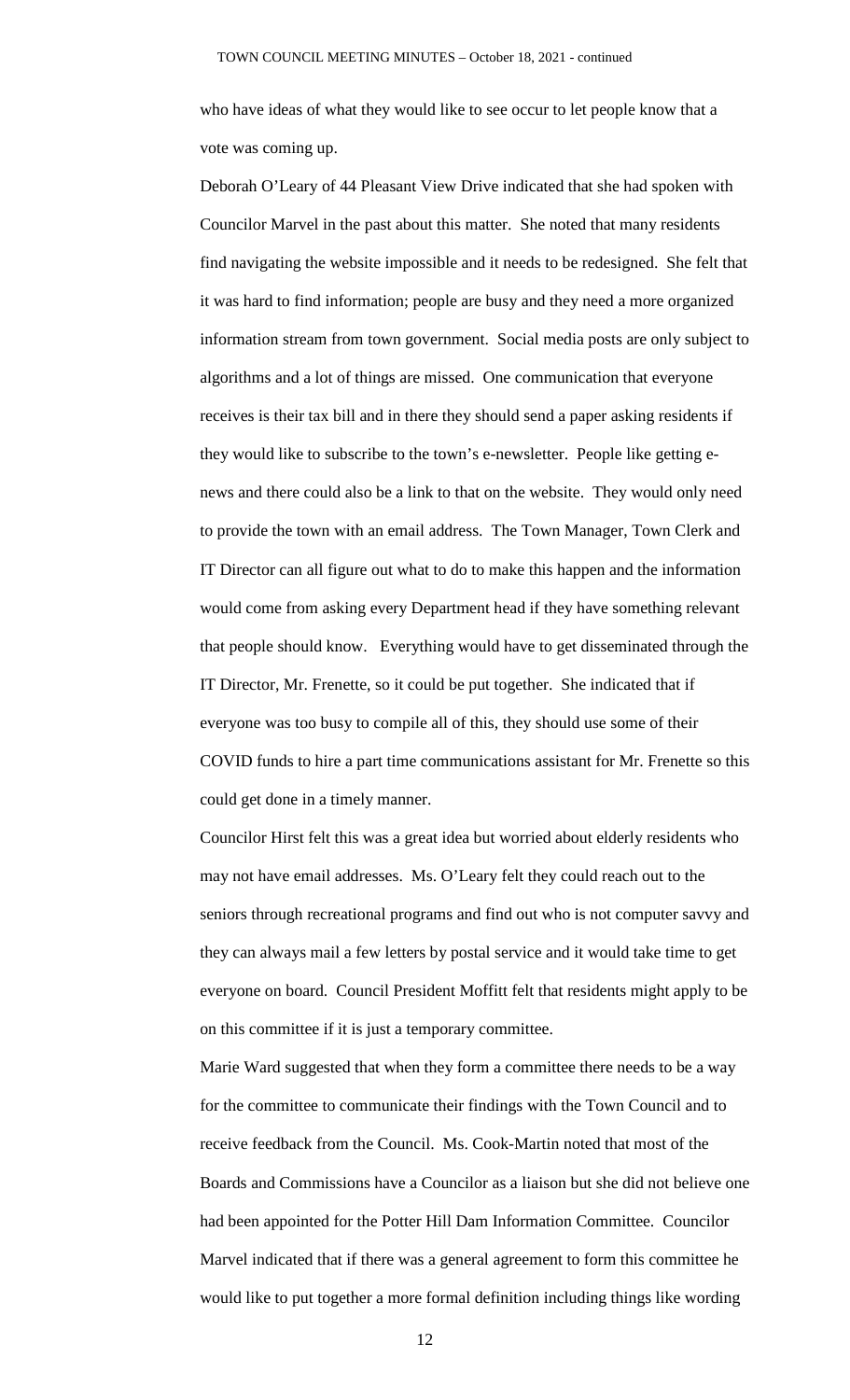for a charge. Thereafter at the next meeting he would present it formally and it could be decided on.

## **BOARDS & COMMISSIONS**

#### **Police Commission Resignation**

This matter had been scheduled to discuss, consider and possibly vote to accept the resignation of Stiles Gilmore IV from the Police Commission.

A MOTION WAS MADE BY COUNCILOR HIRST AND SECONDED BY COUNCILOR MARVEL TO ACCEPT THE RESIGNATION OF STILES GILMORE IV FROM THE POLICE COMMISSION WITH REGRET. IN FAVOR: Moffitt, Davis, Hirst, Geary, Marvel OPPOSED: None

## SO VOTED

# **Planning Board Appointment**

This matter is to discuss, consider and possibly vote to appoint Cecil Wayles to the Planning Board. Mr. Wayles had been interviewed on October 4, 2021. A motion was made by Councilor Geary and seconded by Councilor Davis to appoint Cecil Wayles to the Planning Board. The motion and second was withdrawn in order to properly state that the position is Planning Board Alternate.

A MOTION WAS MADE BY COUNCILOR GEARY AND SECONDED BY COUNCILOR DAVIS TO APPOINT CECIL WAYLES AS ALTERNATE TO THE PLANNING BOARD.

IN FAVOR: Moffitt, Davis, Hirst, Geary, Marvel OPPOSED: None

## SO VOTED

#### **PUBLIC FORUM**

No one spoke during public forum.

## **ADJOURNMENT**

A MOTION WAS MADE BY COUNCILOR HIRST AND SECONDED BY COUNCILOR MARVEL TO ADJOURN IN MEMORY OF DANIELLE SILVA.